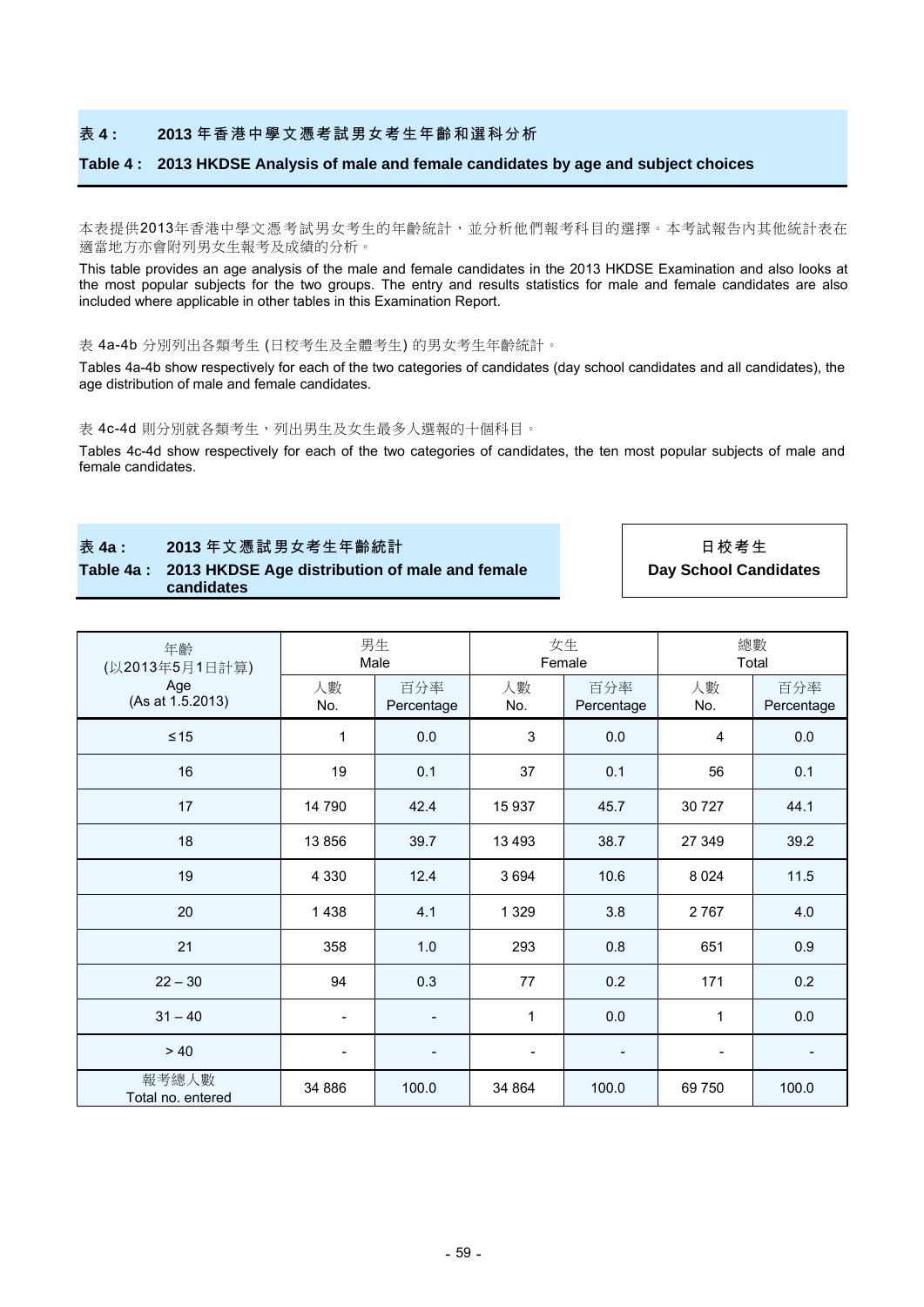## 表 4b : 2013年文憑試男女考生年齡統計 | | 全體考生 **Table 4b : 2013 HKDSE Age distribution of male and female candidates**

# **All Candidates**

| 年齡<br>(以2013年5月1日計算)<br>Age<br>(As at 1.5.2013) | 男生<br>Male |                   | 女生<br>Female |                   | 總數<br>Total |                   |
|-------------------------------------------------|------------|-------------------|--------------|-------------------|-------------|-------------------|
|                                                 | 人數<br>No.  | 百分率<br>Percentage | 人數<br>No.    | 百分率<br>Percentage | 人數<br>No.   | 百分率<br>Percentage |
| $\leq 15$                                       | 5          | 0.0               | 4            | 0.0               | 9           | 0.0               |
| 16                                              | 38         | 0.1               | 60           | 0.1               | 98          | 0.1               |
| 17                                              | 14 923     | 35.4              | 16 055       | 40.0              | 30 978      | 37.6              |
| 18                                              | 16 106     | 38.2              | 15 345       | 38.2              | 31 451      | 38.2              |
| 19                                              | 6516       | 15.5              | 5433         | 13.5              | 11 949      | 14.5              |
| 20                                              | 2486       | 5.9               | 2019         | 5.0               | 4 5 0 5     | 5.5               |
| 21                                              | 843        | 2.0               | 579          | 1.4               | 1422        | 1.7               |
| $22 - 30$                                       | 909        | 2.2               | 488          | 1.2               | 1 3 9 7     | 1.7               |
| $31 - 40$                                       | 199        | 0.5               | 100          | 0.2               | 299         | 0.4               |
| $41 - 50$                                       | 66         | 0.2               | 48           | 0.1               | 114         | 0.1               |
| $51 - 60$                                       | 29         | 0.1               | 26           | 0.1               | 55          | 0.1               |
| > 60                                            | 3          | 0.0               | 3            | 0.0               | 6           | 0.0               |
| 報考總人數<br>Total no. entered                      | 42 123     | 100.0             | 40 160       | 100.0             | 82 283      | 100.0             |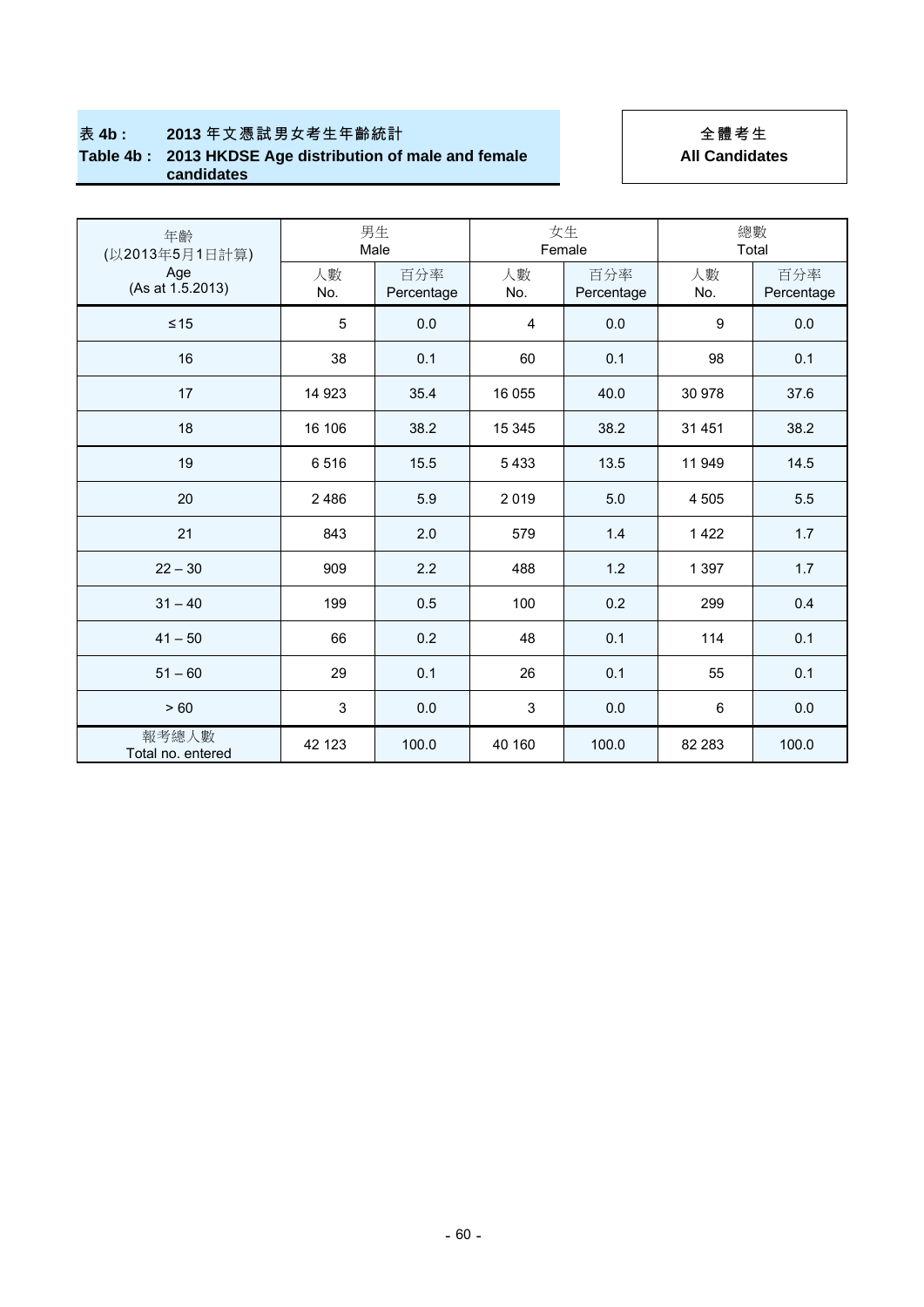## 表 4c : 2013年文憑試男女考生最多人選報的十個科目 | 日校考生 **Table 4c : 2013 HKDSE The ten most popular subjects for male and female candidates**

**Day School Candidates**

| 男生<br>Male                                                         |                     |                                                              | 女生<br>Female                                                       |                     |                                                              |  |
|--------------------------------------------------------------------|---------------------|--------------------------------------------------------------|--------------------------------------------------------------------|---------------------|--------------------------------------------------------------|--|
| 報考總人數<br>Total number entered                                      | $\equiv$            | 34 886                                                       | 報考總人數<br>Total number entered                                      | $=$                 | 34 864                                                       |  |
| 科目<br>Subject                                                      | 報考人數<br>No. entered | 佔報考總人<br>數百分率<br>Percentage<br>of total<br>number<br>entered | 科目<br>Subject                                                      | 報考人數<br>No. entered | 佔報考總人<br>數百分率<br>Percentage<br>of total<br>number<br>entered |  |
| 英國語文<br>English Language                                           | 34 836              | 99.9                                                         | 英國語文<br>English Language                                           | 34 812              | 99.9                                                         |  |
| 數學<br><b>Mathematics</b>                                           | 34 835              | 99.9                                                         | 通識教育<br><b>Liberal Studies</b>                                     | 34 809              | 99.8                                                         |  |
| 通識教育<br><b>Liberal Studies</b>                                     | 34 828              | 99.8                                                         | 數學<br><b>Mathematics</b>                                           | 34 807              | 99.8                                                         |  |
| 中國語文<br>Chinese Language                                           | 34 598              | 99.2                                                         | 中國語文<br>Chinese Language                                           | 34 552              | 99.1                                                         |  |
| 物理<br>Physics                                                      | 10 331              | 29.6                                                         | 經濟<br>Economics                                                    | 10612               | 30.4                                                         |  |
| 經濟<br>Economics                                                    | 9432                | 27.0                                                         | 生物<br>Biology                                                      | 9 3 9 9             | 27.0                                                         |  |
| 化學<br>Chemistry                                                    | 9 2 3 4             | 26.5                                                         | 企業、會計與財務概論<br>Business, Accounting and<br><b>Financial Studies</b> | 8713                | 25.0                                                         |  |
| 生物<br>Biology                                                      | 7417                | 21.3                                                         | 地理<br>Geography                                                    | 7480                | 21.5                                                         |  |
| 企業、會計與財務概論<br>Business, Accounting and<br><b>Financial Studies</b> | 7 0 5 0             | 20.2                                                         | 化學<br>Chemistry                                                    | 7074                | 20.3                                                         |  |
| 地理<br>Geography                                                    | 5619                | 16.1                                                         | 物理<br>Physics                                                      | 4 0 1 3             | 11.5                                                         |  |